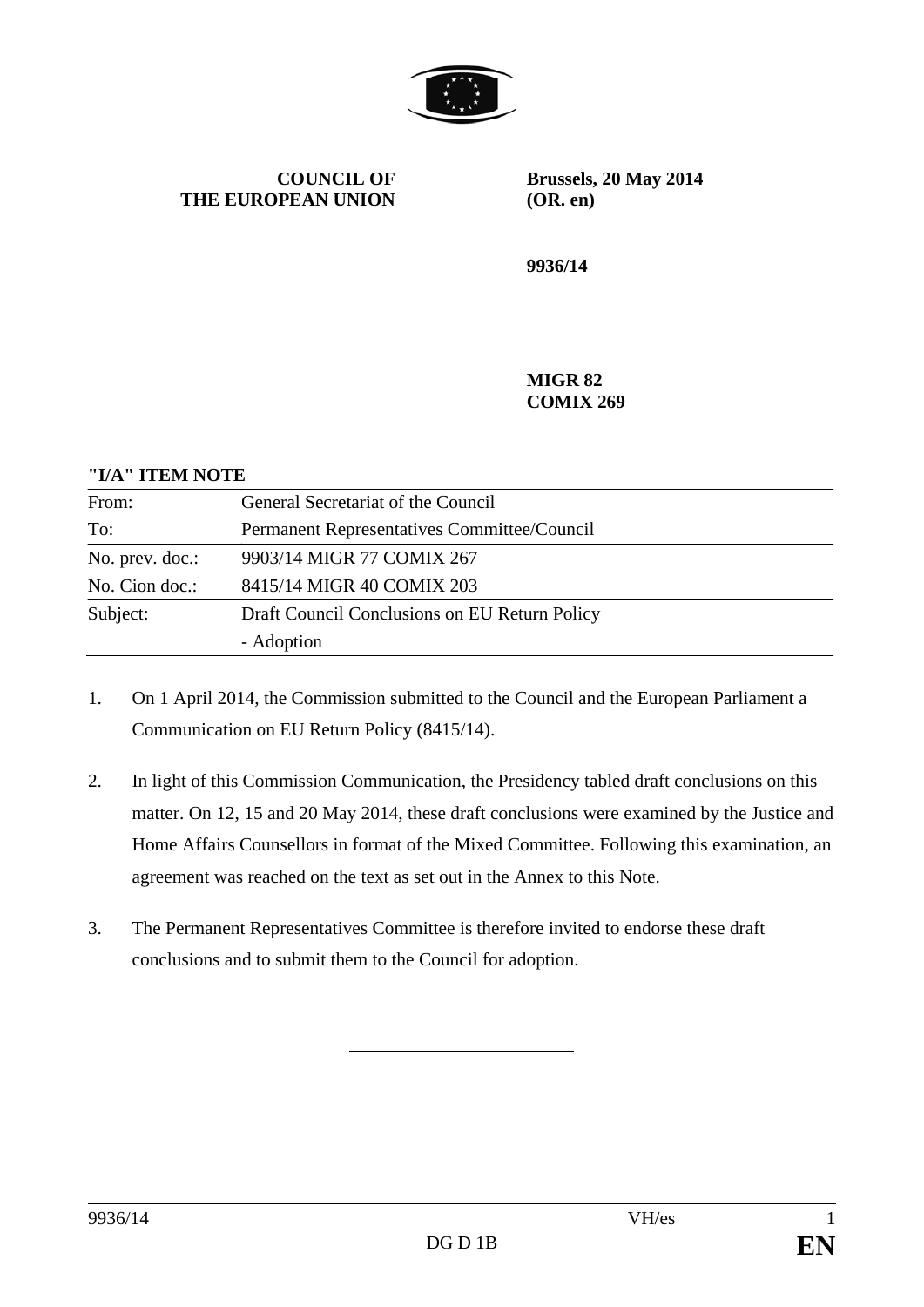## **ANNEX**

## **Draft Council Conclusions on EU Return Policy**

## The Council,

Whereas combating illegal immigration is a major migration policy goal of the European Union;

- Reaffirms the Council Conclusions of 9/10 June 2011 defining the EU Strategy on Readmission; and the Council Conclusions of 14 April 2014 on the implementation of the Global Approach to Migration and Mobility;
- Recalls that a coherent, credible and effective policy with regard to the return of illegally staying third-country nationals that fully respects human rights and the dignity of the persons concerned**,** as well as the principle of *non-refoulement*, is an essential part of a comprehensive EU migration policy;
- Recalls that return policy is closely interlinked with readmission and that both are an integral part of the Global Approach to Migration and Mobility (GAMM), which is the overarching framework for the external aspects of the asylum and migration policy of the European Union;
- Recalls the assessment made in the United Nations International Law Commission's 8th Report on the expulsion of aliens, in which the UN Special Rapporteur acknowledges that the EU's Return Directive *"contains extremely progressive provisions on such matters that are far more advanced than the norms found in other regions of the world"*;
- Welcomes the Commission's Communication on EU Return Policy of 28 March 2014.

Adopts the following conclusions: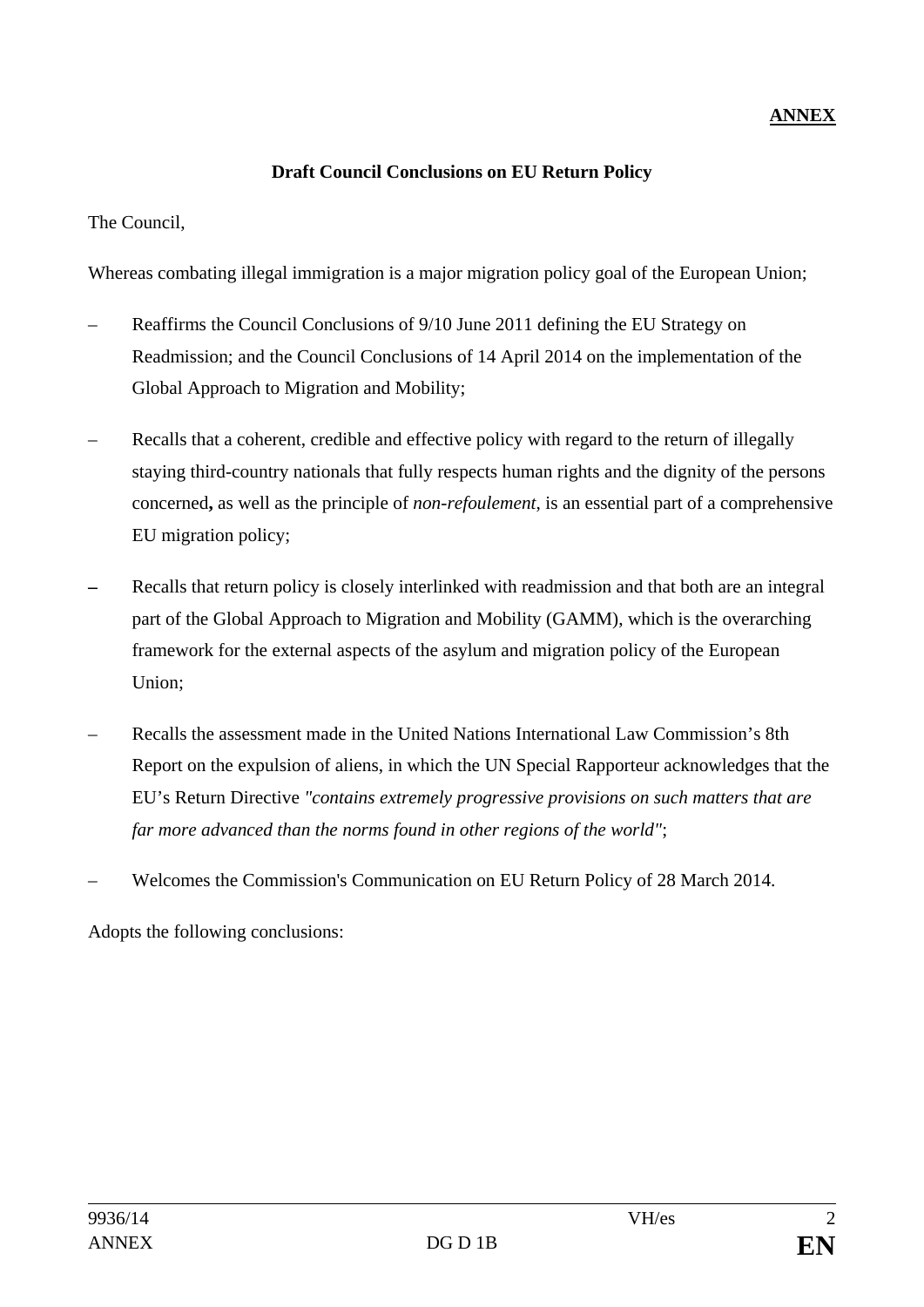- 1. The Council supports the overall approach set out in the Communication on EU Return Policy and points out that the focus should be placed on a more effective implementation and thorough consolidation of the existing rules rather than on new legislative initiatives.
- 2. The Council notes that the provisions of the Return Directive have not only contributed**,** in general, to well-managed return procedures but also to the protection of returnees, and shares the finding in the Commission Communication that the main reasons for non-return relate to the lack of cooperation from returnees in the return process and to problems in establishing the identity of returnees and in obtaining the necessary documentation from third-countries' authorities.
- 3. With a view to improving the return rate, the Council stresses the importance of a coherent and comprehensive approach towards third-countries in identifying and re-admitting their own nationals. In that respect, the Council reaffirms the value of properly functioning Readmission Agreements for effective returns as they set out clear obligations and procedures on return and re-admission of illegally staying third-country nationals for both the thirdcountries and the European Union and its Member States.

In this context, the Council also recognizes the important role of countries of transit. The setting up of efficient readmission procedures with these countries contributes to avoid pressure on return systems of Member States. Moreover, efforts should be made, in the framework of cooperation with these countries, to facilitate returns of migrants who find themselves on their territories to the countries of origin with due respect of fundamental rights and the principle of *non-refoulement*.

4. As regards the concrete follow-up measures proposed in the Commission's Communication on EU Return Policy, the Council: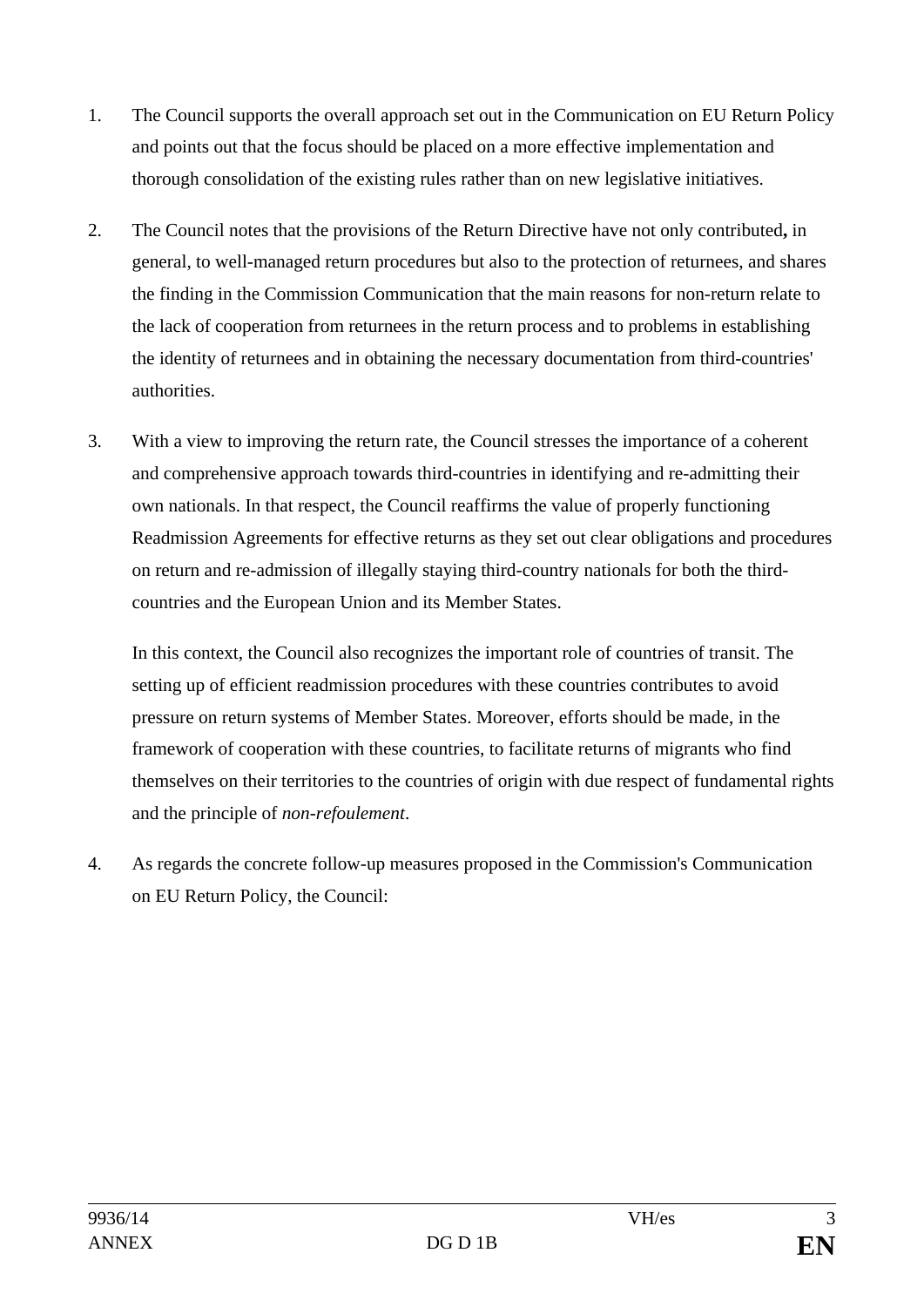- 4.1. Emphasises that a key challenge for a more successful EU return policy should be to strengthen cooperation between the EU and third-countries, in particular as regards identification and documentation of returnees. The Council considers that cooperation on return between the EU and third-countries can take place in bilateral, regional and multilateral frameworks and should preferably be built upon shared interests. With a view to contributing to the development of a more coherent and balanced relationship between the EU and relevant third-countries, the Council considers that cooperation must be in keeping with the "more for more" principle as defined and developed in the GAMM. At the same time, implementation of cooperation between the EU and third-countries should be flexible and adapted to the specificities of each case.
- 4.2. Recognises that efforts to build capacity in third-countries in the field of return, readmission and reintegration must be stepped up by, for example, improving the ability of the responsible authorities in partner countries to respond in a timely manner to readmission requests, identify the people to be returned and facilitate the issuing of travel documents, as well as to provide**,**  when appropriate**,** assistance and reintegration support to those who are being returned.

Calls on the Commission to ensure that sufficient financial resources are available under the external cooperation instruments for capacity building in non-EU countries for relevant aspects of return management and for re-integration support in selected third-countries. In this context, the Council stresses that the EU should continue to offer financial support through the newly established Asylum, Migration and Integration Fund to meet the objectives of the EU return policy. The Council stresses the need to strengthen the operational aspects of cooperation on readmission as it is the case with ACP countries.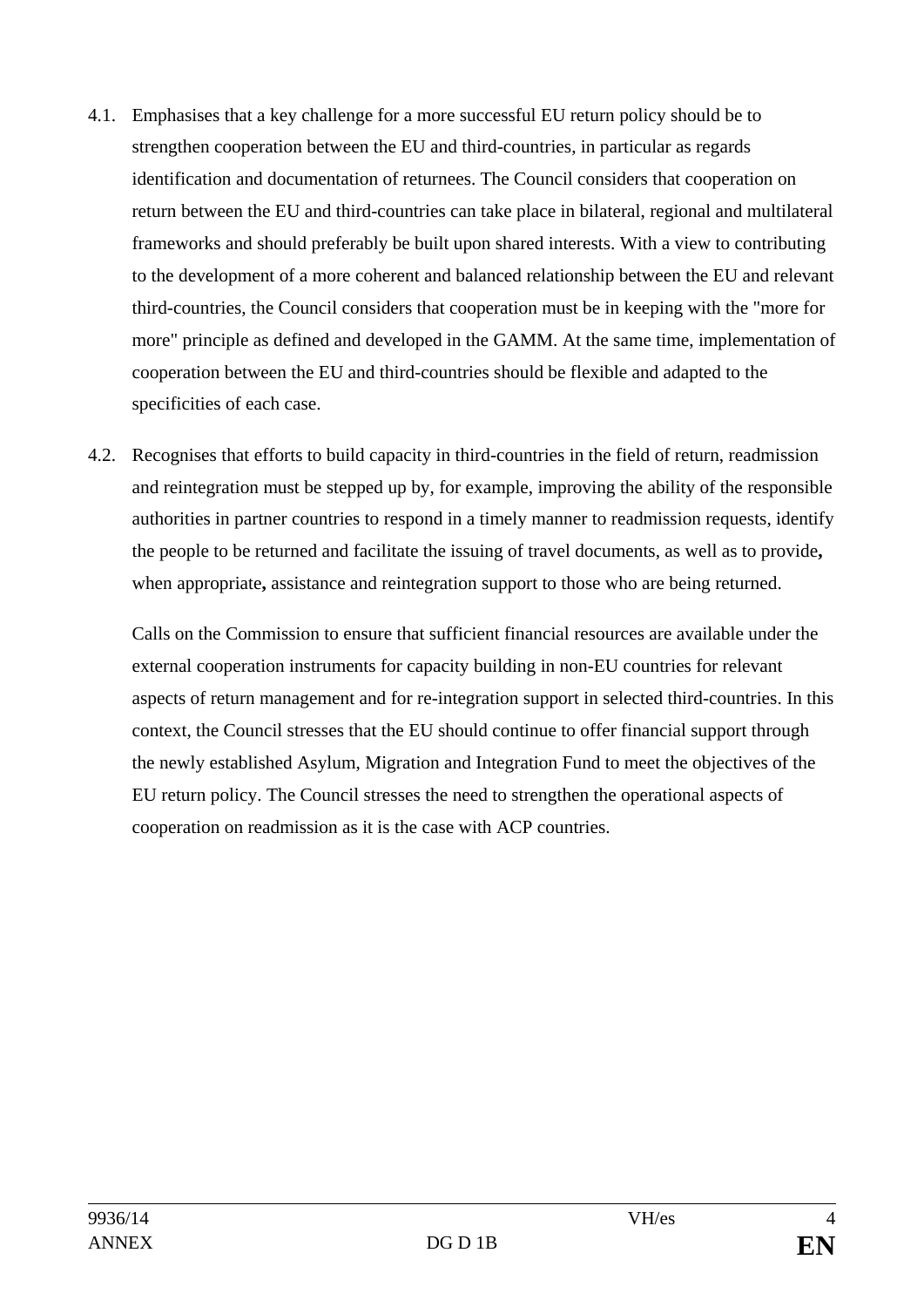- 4.3. Encourages further improvement of operational cooperation between Member States, both on the promotion of voluntary return and on more efficient forced return. In this context, the Council underlines the added value of enhanced exchange of best practices between Member States' competent authorities. The Council recognises that voluntary return is in the interest of both Member States and returnees and underlines that voluntary return is the preferred option. At the same time, the Council recognises that voluntary return is not always a viable solution and that a potential resort to forced return is an equally important element of a credible return policy. In that respect the Council acknowledges that national forced-return monitoring systems can contribute to correctly executed returns and transparency.
- 4.4. The Council welcomes the enhanced role of the European Migration Network as a platform to collect and exchange information in order to facilitate improved cooperation among states and stakeholders in the field of return. The Council invites this forum to examine in particular the overall efficiency of return procedures, the possible effects of incentives to voluntary return as potential pull factor for illegal immigration and the impact of entry bans on more efficient return policies.
- 4.5. Reiterates that there is a clear added value in performing certain operational aspects of return jointly at Union level. Against that background, FRONTEX, which has a significant coordination role in this field, should make use of this role in a proactive manner. Therefore, FRONTEX is invited to increase its operational activities by further developing the recourse to Joint Return Operations (JROs) in a way which ensures that the practical needs of participating Member States are effectively met. FRONTEX is also encouraged to continue supporting Member States by offering relevant training on return issues and to cooperate with third-countries, to make it easier to obtain the necessary travel documents for returnees.